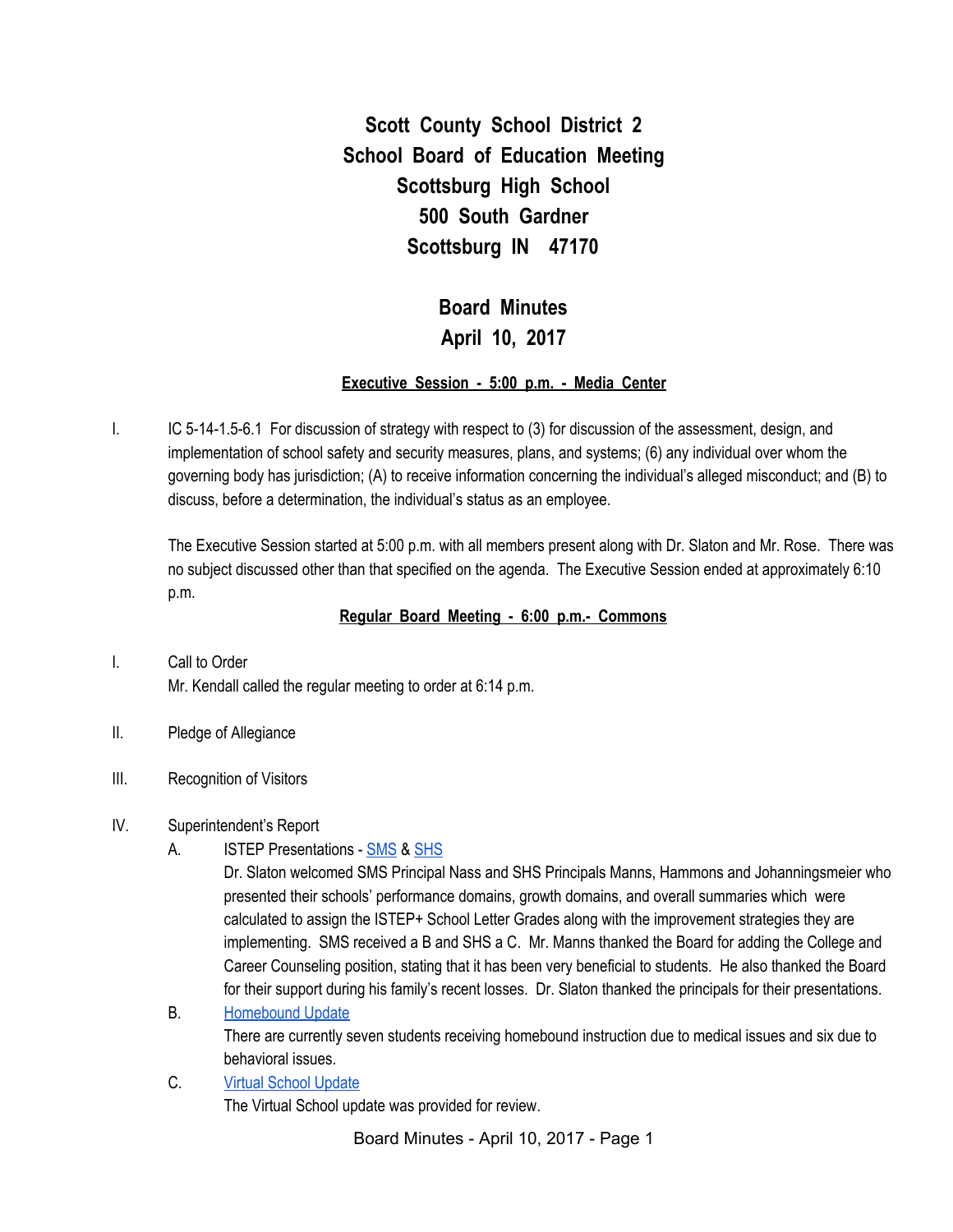## D. Staff Exit [Survey](https://docs.google.com/spreadsheets/d/1jsrz2Iix2pFjkdDjQYMPYhhU4jlBC6EAY89wl9Qzwtg/edit#gid=0)

The most recent staff exit surveys were provided for the Board.

- E. SHS Greenhouse Update
	- [Greenhouse](https://drive.google.com/file/d/0BxXvxnGh3EX1bWhzVmRJSHI0NDJ2eGRBMVppMWxGQ1d6a3dn/view) Exterior [Greenhouse](https://drive.google.com/file/d/0BxXvxnGh3EX1OHJpMFc2WDRMRnBMeUc3MV9iZjVDQU9lTXhV/view) Interior

Dr. Slaton reported good progress being made on the greenhouse stating that it should be completed next week. He shared a couple of pictures but noted that quite a bit more had been completed since the pictures were taken last week. Dr. Slaton thanked the Board for approving this project which will benefit many students.

F. Kiwanis Vision Screening Program

Dr. Slaton stated that Scott 2 is very appreciative of the Kiwanis for providing free vision screenings for 166 of our sophomore students. He noted that Mr. Al Riggle, who is very active in the community, reported that this was a Pilot Program for Kiwanis International, who sent a representative to observe. Dr. Slaton was also happy to report that retired JES principal Doris Marcum was very involved with the program and continues to serve students in her retirement.

## G. SHS McClain Hall [Bleacher](https://drive.google.com/file/d/0BxXvxnGh3EX1bWNYRjIzVmNpMUlIMnd4MzBZUm5MSGVfWTgw/view) End Rail Caps

Dr. Slaton shared with the Board that bleachers are now audited every year and that most recently it was determined that the end rail caps needed to have smaller gaps between the rails to meet code. The Audit company had a \$31,770 package to fix the issue but Mr. Riley said that JAR Welding could upgrade the current rails which would fix the problem for approximately \$9,000. Mr. Kendall stated that though this appeared to be a good price, he felt we should check into other quotes before committing.

# V. Consideration of Modification to the Agenda and Approval Mr. Mays made a motion to approve the agenda as presented. Mr. Soloe seconded and motion carried 5-0.

## VI. Consideration of Board Minutes

Mrs. Soloe made a motion to approve minutes from the [March](https://docs.google.com/document/d/1agnmySs8_HOBx9w-DoPduDJhdUZogXYN-32Aby9tYkY/edit) 13, 2017 Board Work Session and the [March](https://docs.google.com/document/d/1IBCOBn0BOT-Vutt10Mv6U9c_tZmsffC2Yq92e-VKDpE/edit) 14, 2017 Additional Appropriation Hearing and Regular Board Meeting as presented. Mr. Mays seconded and motion carried 5-0.

## VII. Financial Considerations

- A. [Expenditure](https://drive.google.com/file/d/0BxXvxnGh3EX1aGIzYUVRZE1famp1cGFvOFlwUnF5TFVuNzQ0/view) Summary
- B. [Payroll](https://drive.google.com/file/d/0BxXvxnGh3EX1S3dkMEJKbXJSTTZzY1lOOWRFcDJ4YlFUZGNF/view) Claims [March](https://drive.google.com/file/d/0BxXvxnGh3EX1RU9aV1hXRjJNUDVOUmVJalNXdEpjN1BhNHVN/view) 23, 2017
- C. Regular Claims
	- 1. [March](https://drive.google.com/file/d/0BxXvxnGh3EX1RmVHVk96SFQzcXFYOElfNnVUblNsVVRDQmU0/view) 1-9, 2017
	- 2. March [10-17,](https://drive.google.com/file/d/0BxXvxnGh3EX1Vnl6MXVZQkdhUW8tdmVIZGpoSS1mT19jZHpJ/view) 2017
	- 3. March [20-31,](https://drive.google.com/file/d/0BxXvxnGh3EX1M1N3VDc5N2tCeE1vWW1WaUZ2QmNMTVltcXpB/view) 2017

Mr. Mays made a motion to approve all claims, Mrs. Soloe seconded and motion carried 5-0.

D. Monthly [Financial](https://drive.google.com/file/d/0BxXvxnGh3EX1QTA1dmtoZzhldm9JU21FUVN5ajl5YWpRN1FJ/view) Report

Ms. Sparkman provided a corrected report due to an error on the original document.

E. Bank [Reconciliation](https://drive.google.com/file/d/0BxXvxnGh3EX1NGtlQzVleVRiT2ltclhVaEhIRi02MFNMaldN/view) Summary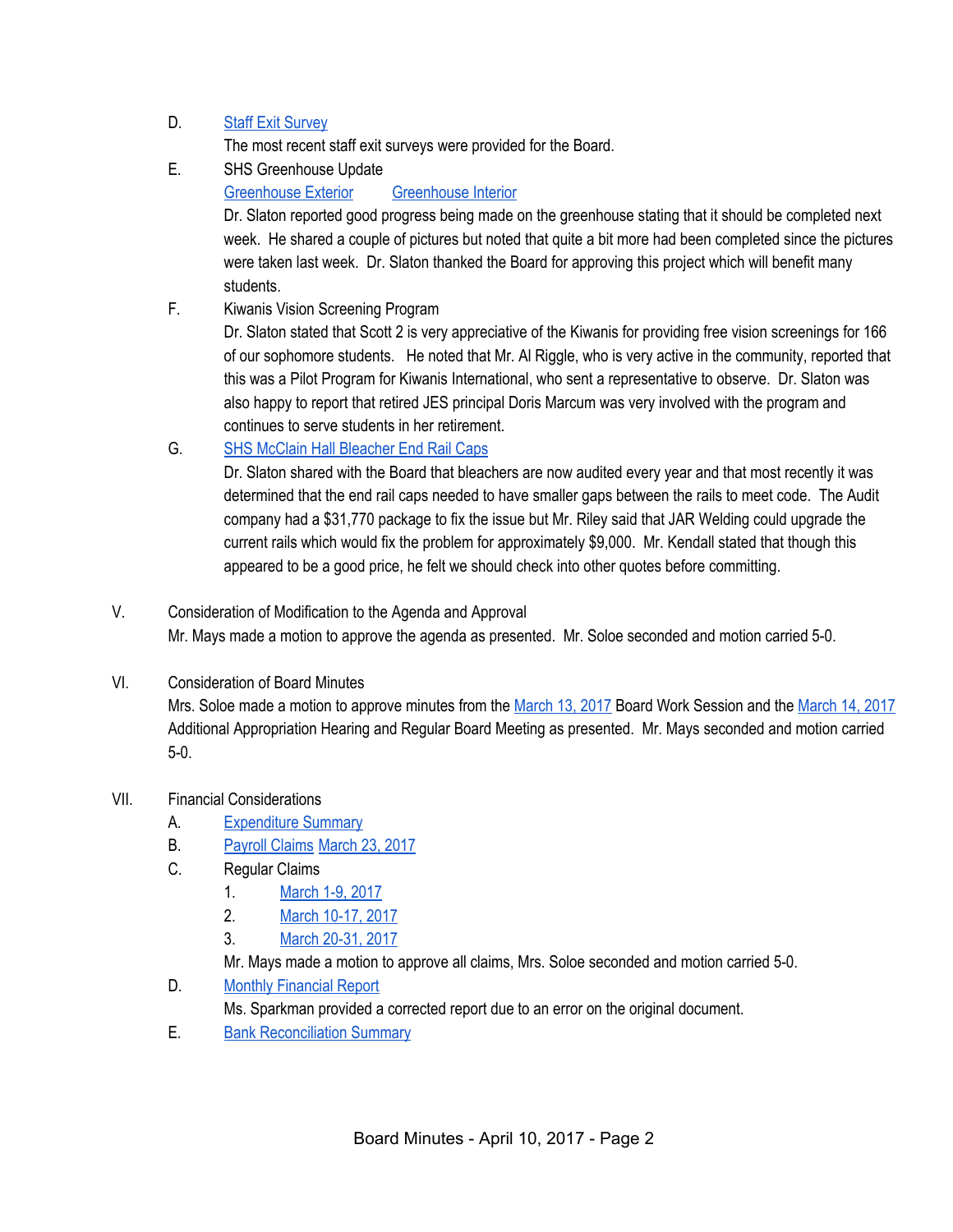- F. Permission to Pay
	- 1. Cottongim Enterprises Application 2 [Greenhouse](https://drive.google.com/file/d/0BxXvxnGh3EX1X3NKOWZ3YVg5bzdBMVFKY3IyUUt5SDJrS25J/view) \$71,240.65
	- 2. Lancer & [Beebee,](https://drive.google.com/file/d/0BxXvxnGh3EX1Y21oYnFsaHN3ZnFGZm1EQkJURW1yQWRNVmQ0/view) LLC \$12,414.48

Mr. Mays made a motion to approve payment, seconded by Mrs. Soloe. Motion carried 5-0.

- G. Permission to Accept/Award Quotes
	- 1. JES Cafegymatorium Floor
		- a. Jack [Laurie](https://drive.google.com/file/d/0BxXvxnGh3EX1RmswU0h4RUQyNWdIWk96UkZqZXp2UzY2OFRN/view) Group \$73,500
		- b. Modern [Surfaces](https://drive.google.com/file/d/0BxXvxnGh3EX1WGIxdU5iVTE1ZVJTTE84TUc2cmJhTk1hdFNV/view) LLC \$129,733.27
		- c. [Engineered](https://drive.google.com/file/d/0BxXvxnGh3EX1M1VvbS1MdUNqOE1ISFBLdTBPQkVaR3F0UGxB/view) Flooring \$81,500

Mrs. Soloe made a motion to accept quotes, seconded by Mr. Mays. Motion carried 5-0. Mrs. Soloe made a motion to award to the Jack Laurie Group and to give permission to spend up to \$3,250 for the center court logo, which will be paid through JES. Mr. Mays seconded and motion carried 5-0.

- 2. HVAC for Old Cafeteria
	- a. Miller [Heating](https://drive.google.com/file/d/0BxXvxnGh3EX1V2ptM3pFZnI5TjVmWEFZa0FSZnhhWW94X0h3/view) & Cooling \$49,296.15
	- b. [Dunlap,](https://drive.google.com/file/d/0BxXvxnGh3EX1SDg4ZmdxS2REdXI4TFpQX3BoSy1zZkRtT3VV/view) Inc. \$75,370.40
	- c. Steinhart Heating & Air No Quote

Dr. Slaton pointed out that obtaining all of these quotes required a lot of work in a very short time and if there was anything that the Board would prefer to table, discuss further and bring back at the next meeting that was quite understandable. Mr. Riley stated that the large difference in the two quotes for the HVAC in the old cafeteria was due to the companies preferring two different options. He stated that he did not believe it was the best idea to have the HVAC in the parking lot and preferred it being on the roof as quoted by Miller Heating and Cooling. Mr. Mays stated that it is very hard to award a quote when you aren't comparing apples to apples. There was discussion about getting someone else to quote the project using the roof option, but the consensus was that everyone was comfortable with moving forward at this time. Mr. Mays made a motion to accept both quotes, seconded by Mrs. Soloe. Motion carried 5-0. Mrs. Soloe made a motion to award to Miller Heating and Cooling, seconded by Mr. Moore. Motion carried 5-0.

- 3. SMS Athletic Building Renovation
	- a. Cottongim [Enterprises,](https://drive.google.com/file/d/0BxXvxnGh3EX1R1BrU1R5OTF5aDR6U3VvY3NVaFZvd1lTb2tF/view) Inc.- \$89,700
	- b. BB Design Build (Terry [Lancer\)](https://drive.google.com/file/d/0BxXvxnGh3EX1dmhTMmVNNXpOcGNpYWw3NFRVUTdPampxcms0/view) \$142,000
	- c. Latco No Quote
	- d. LKS Rose No Quote

There was considerable discussion about the differences in the quotes making it difficult to compare or to award to the low quote. The more expensive quote was based on requirements for family restrooms and a certain number of toilets per bleachers. The school attorney has not been able to confirm that those requirements are necessary. Mr. Mays suggested that Mr. Lancer be asked to provide proof of the requirements before proceeding and requoting based on the same layout. Mrs. Roberts made a motion to reject the quotes. Mrs. Soloe seconded and motion carried 5-0.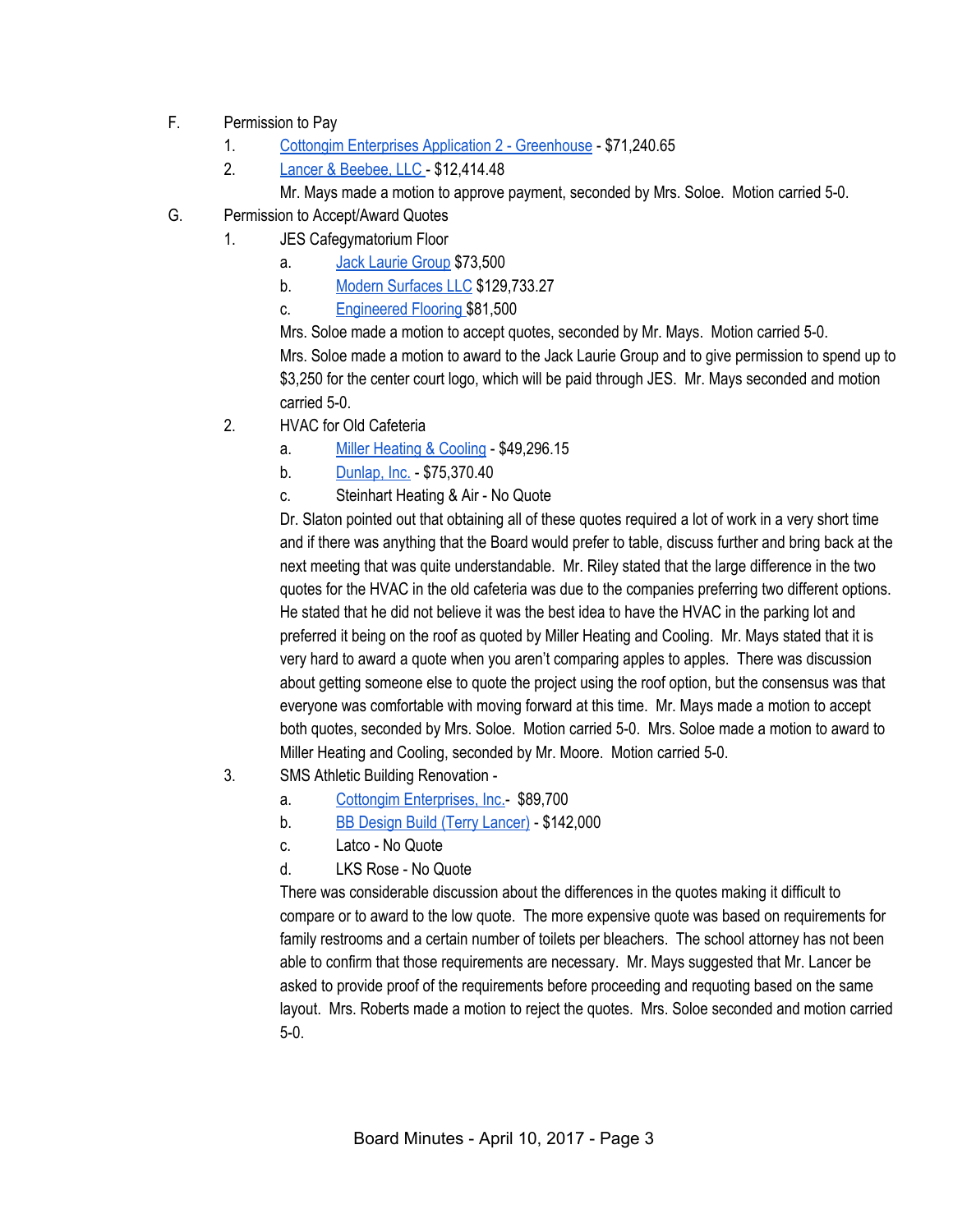- 4. SMS Office Carpet **- tabled**
	- a. Rick & [Jeff's](https://drive.google.com/file/d/0BxXvxnGh3EX1cldIa05GRlhaZXprdEpBd1UxUnZxd2oxSjBJ/view) \$10,968.50
	- b. Ace [Carpet](https://drive.google.com/file/d/0BxXvxnGh3EX1NFVXbDJNYXo0ODZ2cm5jZEpsYnFIb0gtSFlR/view) \$15,533.24
	- c. Carpet One No Quote
- 5. Special Education Office Carpet **- tabled**
	- a. Rick & [Jeff's](https://drive.google.com/file/d/0BxXvxnGh3EX1clU5OUFTbEdsZy1jWTFPckdvSmk1dkI3MjlZ/view) \$6,894.85
	- b. Ace [Carpet](https://drive.google.com/file/d/0BxXvxnGh3EX1cWFXeHR5QUFXd3dhUjI1czRrSFBmMnRUWlQ0/view) \$5,729.36
	- c. Carpet One No Quote
- 6. SMS Office Painting **- tabled**
	- a. [Carter](https://drive.google.com/file/d/0BxXvxnGh3EX1elFUdjFNX01JWk4weFpPOTUzaHBPcGc5ak9r/view) & Mac's \$7,020
	- b. Hicks [Painting](https://drive.google.com/file/d/0BxXvxnGh3EX1TEhrZFFjU01IS2t2VVpueWdzS2ZwQm5aNTE0/view) \$7,800
	- c. [Melvin](https://drive.google.com/file/d/0BxXvxnGh3EX1TGRtN2l3UVRleHBiQkZpZUkzVjJqa0lCcjlF/view) Smith \$4,510
- 7. Special Education Office HVAC **- tabled**
	- a. Miller's [Heating](https://drive.google.com/file/d/0BxXvxnGh3EX1SjU1ZTNTUEU2NklMRnU3S1ZfWmJqMVFPMXdV/view) & Cooling \$6,957
	- b. [Dunlap,](https://drive.google.com/file/d/0BxXvxnGh3EX1QldCN0JaWWdadWN1U3FRMTA1Skh5NGZWWE9j/view) Inc. \$12,553.33
	- c. Steinhart Heating & Air No Quote

Mr. Mays raised concerns that some of the quotes did not specify the scope of work and were often not comparing the same exact work and/or products. He stated that without the contractor signing off on the scope of work, it would be very difficult to insure that projects are completed to specifications and hard to resolve issues satisfactorily for everyone. He stated that although he knows most of these contractors and believes there would be no problems with them, he felt all contractors should sign off on the scope of work to be certain everyone was on the same page from the beginning of the project. Mr. Kendall suggested tabling these projects and having the contractor's sign off on the scope of work before moving forward. Mrs. Roberts made a motion to table items 4, 5, 6, and 7. Mr. Mays seconded and motion carried 5-0.

## H. Rainy Day Transfer [Resolution](https://drive.google.com/file/d/0BxXvxnGh3EX1N3hnWjAyanF6eFlzMi0teU4zdF9aeFhWNkx3/view) and Policy

Dr. Slaton and Ms. Sparkman recommended increasing the Rainy Day Policy to a maximum of \$150,000 to cover the deficit if more retire than anticipated by 2019 when the contract runs out. The \$150,000 would be the maximum based upon if CPF, Transportation and or Bus Replacement could handle the transfer. This bridge analysis would be updated each year to see where the balance stands. Mrs. Roberts made a motion to approve, seconded by Mr. Mays. Motion carried 4-1 with Mr. Moore casting the dissenting vote.

I. CAPE 2017-18 Proposal- \$5,000

Dr. Slaton recommended approval of the continued partnership with the Scott County Community Foundation and the Scott County Partnership for the 6th and 7th grade Life Skills program at Scottsburg Middle School and for the All-Stars instructor for the 8th grade. He noted that this instructor also assists middle school teachers with career programs, coordination for Conquer the CHAOS at SHS (formerly Circles), and helps with the coordination of the Career Clusters Program at SHS. He added that there is no increase in cost to Scott 2 from the past couple of years. Mrs. Soloe made a motion to approve, seconded by Mrs. Roberts. Motion carried 5-0.

J. Permission to Form SHS Unified Track Team Mr. Lowry requested permission to start a Unified Sports team. Dr. Slaton explained that Unified Sports was developed by Special Olympics as a means of providing a quality experience of sports training and competition in an inclusive environment that allows friendships to form. It is the joint vision of the IHSAA and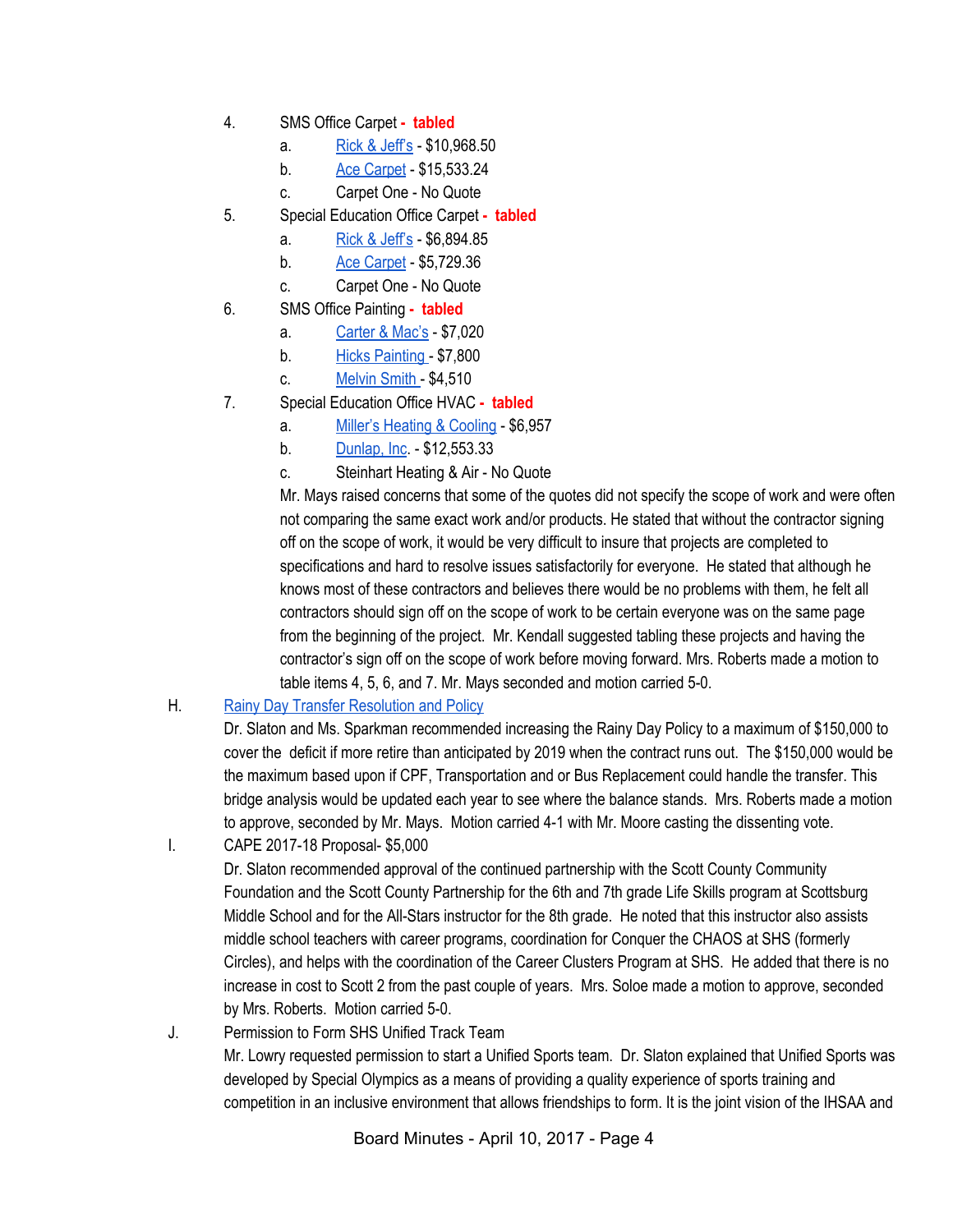Special Olympics Indiana sports project to allow high school students with and without intellectual disabilities to collectively represent their high school in an IHSAA sanctioned activity by participating together on a Unified Sports team. This would not only benefit the participants, but the students that would help in the organization. He would like to post for a volunteer coach at this time, however Special Olympics will provide a \$1,500 stipend to pay the coach through a grant. He asked permission to start the program, post for the position as a volunteer initially, and permission to pursue the grant to pay the coach. Mrs. Roberts made a motion to approve, seconded by Mr. Mays. Motion carried 5-0.

- K. Consideration of Maintenance Vehicle Replacement Dr. Slaton stated that the District maintenance vehicles are in varying degrees of disrepair. Mr. Riley would like to be able to replace the two service vans (old mini buses) and estimated that cost to be at least \$10,000 per vehicle. Dr. Slaton spoke to Jane Herndon and she feels this would be an allowable expense under the bond so he would like to add this to the project list rather than try to pay for them out of the general fund or maintenance fund. Mr. Kendall added that he felt some money should also be reserved from the bond to cover replacement of maintenance trucks if needed. Mr. Mays made a motion to give Mr. Riley permission to spend up to \$30,000 for two service vans, with plans going forward to earmark funds from the bond to cover truck replacements within the next year or so. Mr. Moore seconded and motion carried 4-0 (Mrs. Soloe had stepped out for a moment.)
- VIII. Operations
	- A. Personnel Recommendations
		- 1. Resignation(s)
			- a. Silas Hall SMS 7th Grade Boys' [Basketball](https://drive.google.com/file/d/0BxXvxnGh3EX1X1VLaHdBMG13VEtVbUVjaEhMREJXejZoYlM0/view) Coach
			- b. Jason Hahn SMS [Assistant](https://drive.google.com/file/d/0BxXvxnGh3EX1WEpzRWlaM2ZxN3N3NnZCSjFyWnJUU21KZEpj/view) Baseball Coach
		- 2. Support Staff Recommendation(s)
			- a. Joyce LaMaster JES 5.5 Hour [Custodian](https://drive.google.com/file/d/0BxXvxnGh3EX1MGhOMEUtajRMYlJrMjg2UlF0MFk1QjdramVZ/view)
		- 3. ECA Recommendation(s)
			- a. Brent Jameson SHS Summer Boys' [Basketball](https://drive.google.com/file/d/0BxXvxnGh3EX1SXhLWElFMFYtb1ZNOFlOeEJpb0RhRElmd2pn/view) Stipend
			- b. Donna Cheatham SHS Summer Girls' [Basketball](https://drive.google.com/file/d/0BxXvxnGh3EX1VzVHbEk1TkFFOWZEYXF0N2VDdkhlelppeHhZ/view) Stipend
			- c. D.J. Zipp SHS Summer [Volleyball](https://drive.google.com/file/d/0BxXvxnGh3EX1SjRrMjVBZjRVbXMzT1YxWW5Mc05RemFnYVVn/view) Stipend
			- d. Tony [Stidham](https://drive.google.com/file/d/0BxXvxnGh3EX1bTRXWEVER0lKWlJZbmw4em02RWx4ZFlrR1Rn/view) SHS Boys' Cross Country Coach
			- e. Bobby Ashley SHS Girls' Cross [Country](https://drive.google.com/file/d/0BxXvxnGh3EX1OVljQlQ2NVhPQ2hwYXE3NE1NSFFQN3RDRlRZ/view) Coach
			- f. Tyler [Jackson](https://drive.google.com/file/d/0BxXvxnGh3EX1c2VqaVA3SVJ0TkRLcUNlNkVPOWM2SS0zSnJV/view) SHS Boys' Tennis Coach
			- g. D.J. Zipp SHS Varsity [Volleyball](https://drive.google.com/file/d/0BxXvxnGh3EX1WEVuY0l3TEtXT2p1d0M0NGJka2hLZWlOZjZN/view) Coach
		- 4. Transfer Request(s)
			- a. Joann Miller from SES 5.75 Hour Safe [Room](https://drive.google.com/file/d/0BxXvxnGh3EX1Y0txYWQyV09sUmkxZDJyNkh2ZFBwa0NadGhJ/view) Aide to 4 Hour Duty Aide
			- b. Shelby Boley from SMS 6th Grade Lang. Arts to SMS 8th Grade Lang. Arts [Teacher](https://drive.google.com/file/d/0BxXvxnGh3EX1S2tTSFJoTnV2U2pQaVZ6NFNaSmhFbTVGQkJn/view)
		- 5. Field Trip Request(s)
			- a. SHS Spanish 4 Class Churchill Downs, [Louisville,](https://drive.google.com/file/d/0BxXvxnGh3EX1OU8yc1VEQlZOc0JIcFo3U0FWZUoxaTRoaF93/view) KY, May 16, 2017
			- b. LES 2nd Grade Belle of [Louisville,](https://drive.google.com/file/d/0BxXvxnGh3EX1NE4yOUlBdmFGS1ZPd0JxRW9KQkF1X01HZ3Mw/view) Louisville, KY, May 9, 2017
			- c. Elementary Robotics Teams Robotics World [Championships,](https://drive.google.com/file/d/0BxXvxnGh3EX1a2ZmdjAyZW5uVjJ4bVZtQkJHREJKc0ZqbUFR/view) Louisville, KY, Apr. 24
			- d. SMS Ignite Louisville Slugger Field [Louisville,](https://drive.google.com/file/d/0BxXvxnGh3EX1Y1FLN1EwRXRycTdwbkpzUmRkM2lrbnZPZXBN/view) KY, May 10

Mr. Mays made a motion to approve personnel items 1-5. Mrs. Soloe seconded and motion carried 5-0.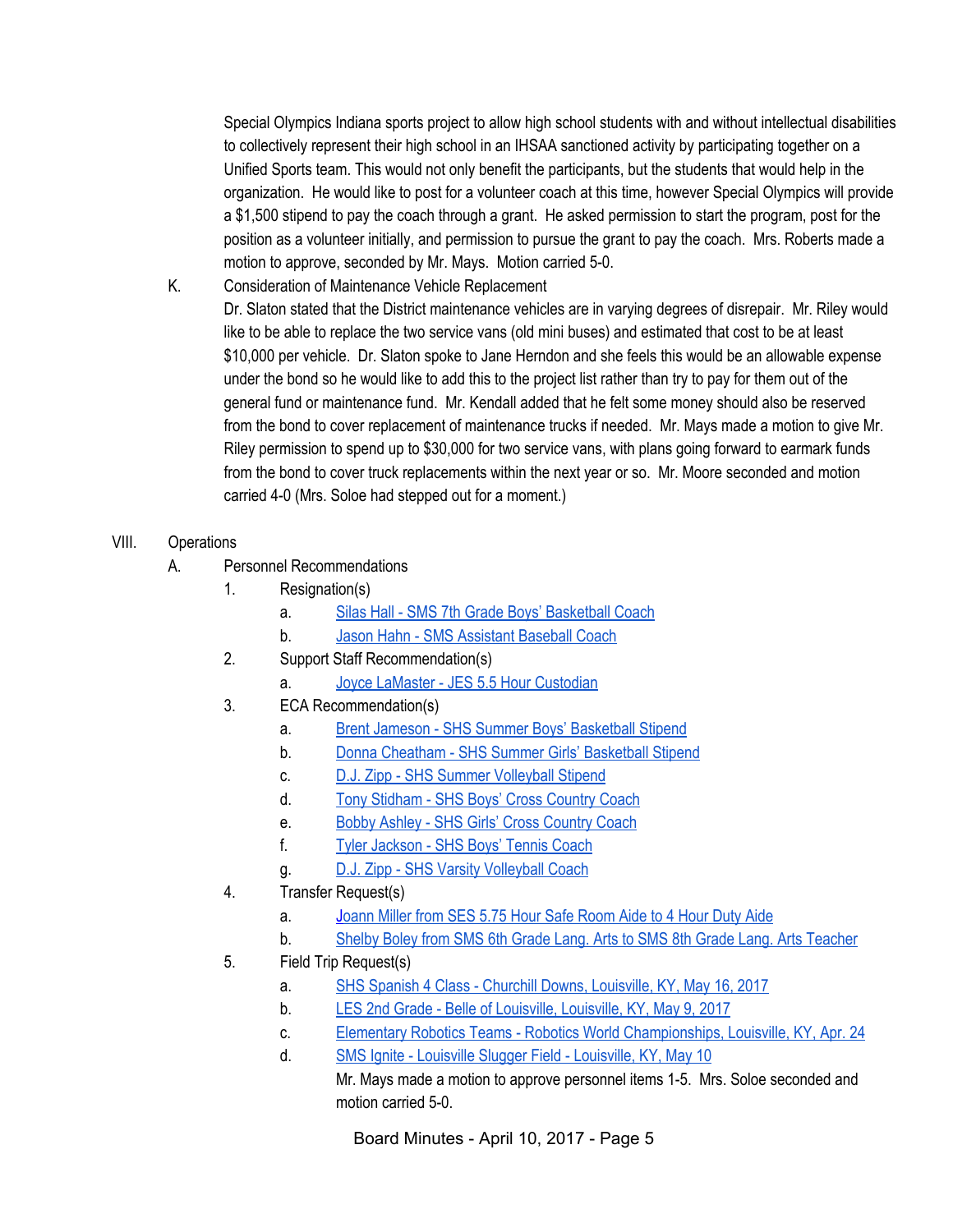- 6. Professional Leave Request(s)
	- a. [Heather](https://drive.google.com/file/d/0BxXvxnGh3EX1b0VSU0JCZENFYzVoSXhWNzdxNjhrSGpoTFNr/view) Crites & Karen [Anderson](https://drive.google.com/file/d/0BxXvxnGh3EX1QzRCNnVFR0EtQ202M3p3QlVtMFNoZHJhS3JJ/view) NASN Conference, San Diego, CA, June 28- July 3 Mr. Moore made a motion to approve, seconded by Mr. Mays. Motion carried 5-0.
	- b. [Roxanne](https://drive.google.com/file/d/0BxXvxnGh3EX1SzNEdW1VQ1NtT2xpTnREUXJhWU5seXRYY05v/view) Sutton Medical Leave (March 6 May 8, 2017)
		- Mr. Mays made a motion to approve, seconded by Mrs. Roberts. Motion carried 5-0.
	- c. Wendy [McIntosh,](https://drive.google.com/file/d/0BxXvxnGh3EX1MHlvY0VObDNBNGh3dzVJakNaZUtORC1hdnhr/view) Lisa [Spencer,](https://drive.google.com/file/d/0BxXvxnGh3EX1OHp2blpZSnFqbklkSWlYY25TWW1sR0hsV040/view) Liz [Wimp,](https://drive.google.com/file/d/0BxXvxnGh3EX1eWJ1U2tDOVlzYlNfVF9XdV8xckhZd2oyeTQ0/view) Connie [Renschler,](https://drive.google.com/file/d/0BxXvxnGh3EX1cjZXaVFzUEhKUVE3Z21abGZGd29HOE1XQXZr/view) Heather [McCoskey,](https://drive.google.com/file/d/0BxXvxnGh3EX1a0V5cDh5bjBubk94SGVVX0Ffa2VVNC1ncFN3/view) Kala [Cudjoe](https://drive.google.com/file/d/0BxXvxnGh3EX1Wm1Bb3lPUC1rUnF6SVhhaTZqaUhqNzFudE1R/view) and Amy [Hubbard](https://drive.google.com/file/d/0BxXvxnGh3EX1SzNPcnkzcE9WUFRsNjE3RjI0enpnUHF5N1o4/view)- Orton-Gillingham Training, Covington, KY, May 1-5 Mr. Kendall stated that this appeared to be a great program but voiced concern about having seven teachers out of the classroom for five days and asked if there was any time during the summer they could go. Dr. Slaton will check with Mr. Marshall to see if any of them would be willing to attend the summer training instead. He asked the Board if they would consider a stipend to have teachers go to the training outside of their regular work days (approximately \$2,800 total), adding that it would cost about the same as paying substitute teachers. Mr. Kendall felt strongly that if any of the teachers had already missed twelve or more days this year, they should not miss another five days out of class. The consensus of the Board was to ask Mr. Marshall to check into having them attend during the summer instead of during school hours. Dr. Slaton will notify the Board via email for approval after a new plan is confirmed.

Mrs. Roberts asked if there was a plan to get others involved to make a big impact on our district with this training. Mr. Rose explained the plan is to have at least one first grade teacher trained in each building. Teachers would then use OG during Intervention time with students who don't show gains with Burst. We need a quality intervention for that purpose and believe OG will help us remediate students with more severe skill deficiencies. Progress monitoring will be used to chart individual student growth. Mrs. Roberts made a motion to table. Mrs. Soloe seconded and motion carried 5-0.

- 7. [Permission](https://docs.google.com/document/d/1xnvH04m9Bo7xR3dkk6fcFrBjxh2NUpIp3le_R8W3MZY/edit) to Post
	- a. SHS Volunteer Unified Track Head Coach
	- b. SMS 7th Grade Boys' Basketball Coach
	- c. SMS Assistant Baseball Coach
	- d. SHS Summer School Ceramic Teacher (3 Hrs/day 12 day summer school)
	- e. SES 5.75 Hour Safe Room Duty Aide
	- f. SES 4 Hours/5 Days per Week Special Education ED Room Aide (through end of school year)
	- g. SMS 6th Grade Language Arts Teacher (Beginning 2017-18)

Mrs. Roberts made a motion to approve postings. Mrs. Soloe seconded and motion carried 5-0. Mrs. Lyles will do art thing.

#### IX. [Permission](https://drive.google.com/file/d/0BxXvxnGh3EX1LVlSZ1VmZDNNc2ptcDY0UkZIbnFDMlFwRjFr/view) to Waive Rental Fees for SHS Alumni Banquet

Mr. Mays made a motion to waive the rental fees for the Alumni Banquet to be held at SMS. Mrs. Soloe seconded and motion carried 5-0.